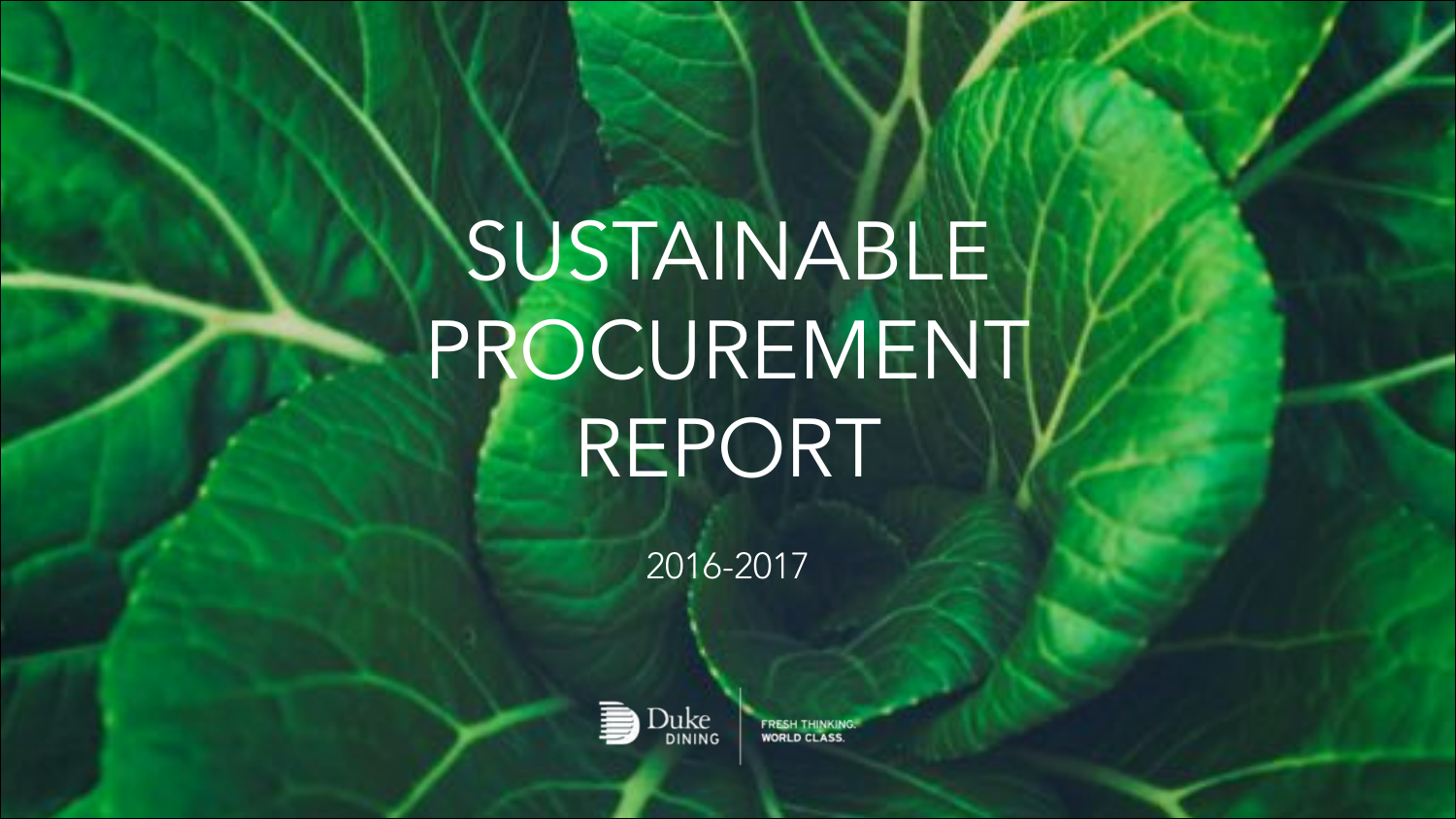

## PROGRAM HIGHLIGHTS

- Received the Gold Award in Sustainable Procurement from the National Association of College and University Dining Services.
- Duke Dining's Residential Dining Facility, Marketplace, received a 3-Star Green Restaurant Certification from the Green Restaurant Association.
- Updated Duke Dining's Sustainability Plan to clearly communicate priorities and to provide a space for measurable goal setting and tracking.
- Established a 2017 baseline for its sustainable procurement efforts, allowing the program to set clear goals and track progress.
- Partnered with **5 new local farmers** that meet Duke Dining's sustainability requirements.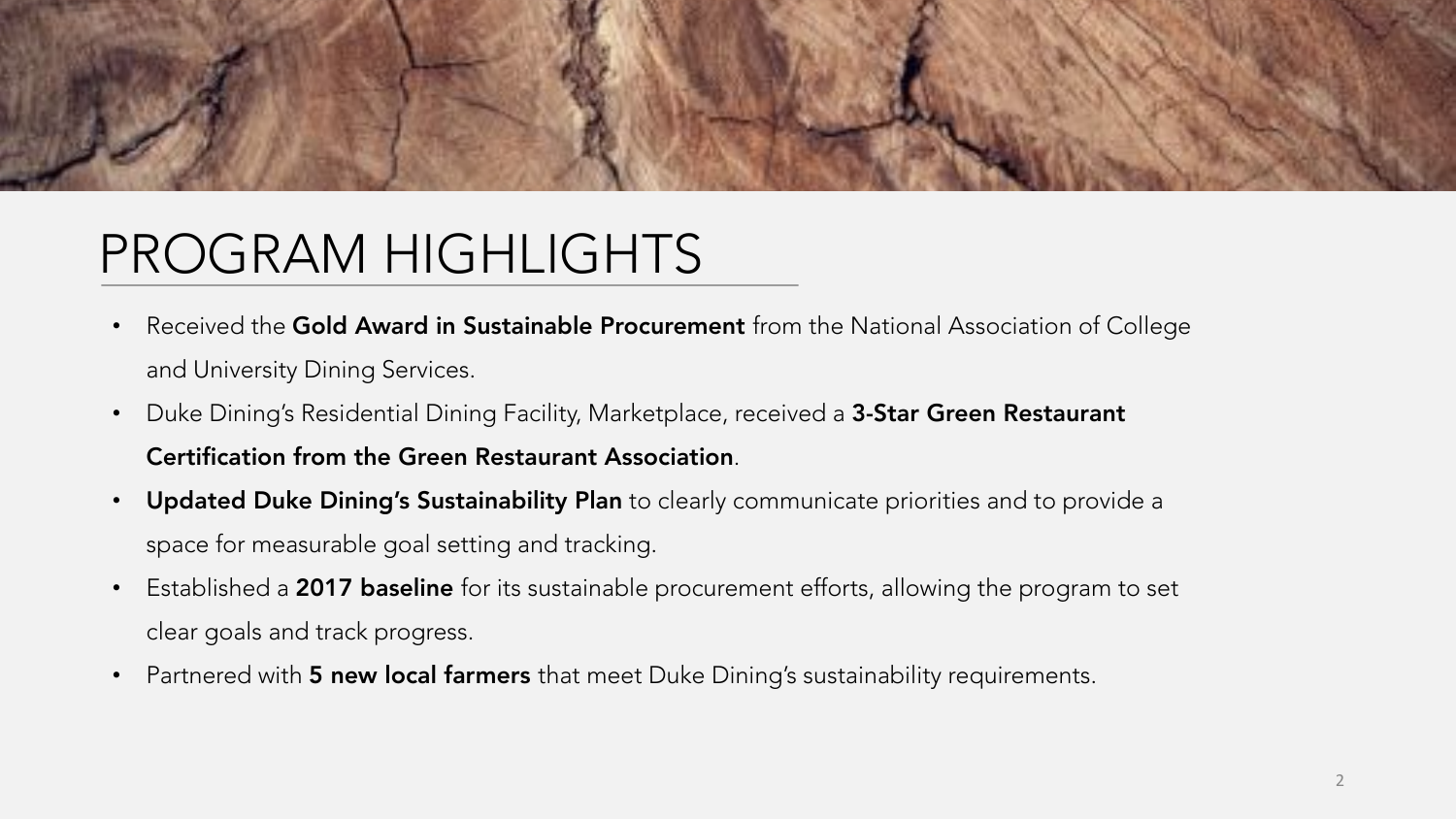## PERFORMANCE SUMMARY

31% of Animal Proteins were never treated with Antibiotics or Hormones





20% of all Food Purchases were Local 27% of Seafood was MSC Certified, Seafood Watch Best Choices/Good Alternatives, or Local



**0%** of Animal Products were Certified





Human Froducts were Certified **5%** of all Food Purchases were Organic **29%** of Coffee Purchases were Fair Trade Humanely Raised

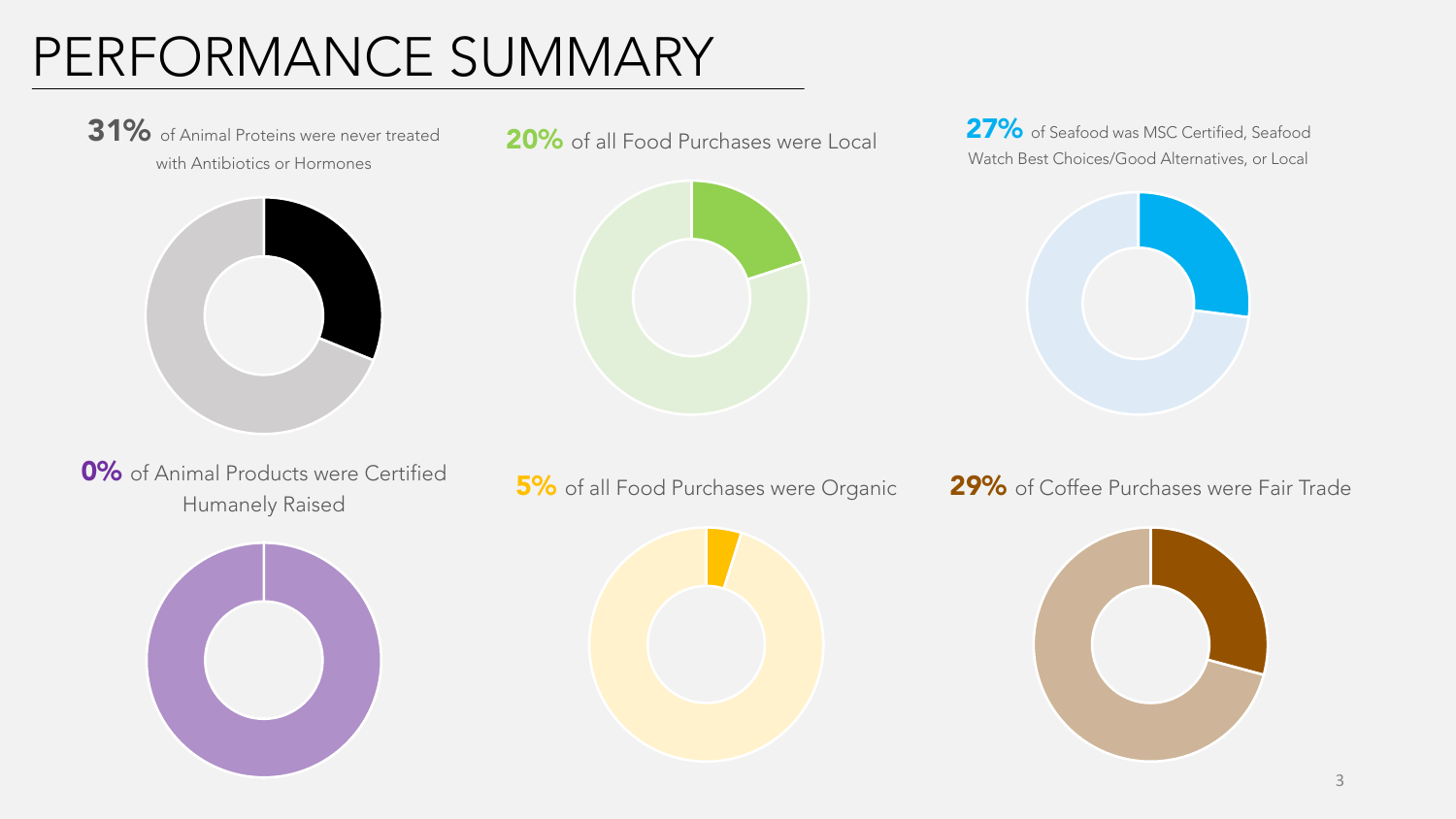### CATEGORIES + PRIORITIES

| <b>Food Item</b> | <b>Priority 1</b>                                | <b>Priority 2</b>                                                        | <b>Priority 3</b>                               | <b>Priority 4</b> |
|------------------|--------------------------------------------------|--------------------------------------------------------------------------|-------------------------------------------------|-------------------|
| <b>Beef</b>      | Antibiotic, hormone, and growth<br>promoter free | <b>Certified Humanely Raised</b>                                         | Local (250 miles or state of<br>North Carolina) |                   |
| <b>Baseline</b>  | 6.9%                                             | 0.0%                                                                     | 6.9%                                            |                   |
| <b>2018 Goal</b> | 10%                                              | 2%                                                                       | 10%                                             |                   |
| <b>Pork</b>      | Antibiotic, hormone, and growth<br>promoter free | <b>Certified Humanely Raised</b>                                         | Local (250 miles or state of<br>North Carolina) |                   |
| <b>Baseline</b>  | 2.0%                                             | 0.0%                                                                     | 2.0%                                            |                   |
| <b>2018 Goal</b> | 10%                                              | 2%                                                                       | 10%                                             |                   |
| <b>Chicken</b>   | Antibiotic, hormone, and growth<br>promoter free | <b>Certified Humanely Raised</b>                                         | Local (250 miles or state of<br>North Carolina) | Certified Organic |
| <b>Baseline</b>  | 73.8%                                            | 0.0%                                                                     | 73.8%                                           | 0.0%              |
| <b>2018 Goal</b> | 80%                                              | 2%                                                                       | 80%                                             | 2%                |
| <b>Turkey</b>    | Antibiotic, hormone, and growth<br>promoter free | <b>Certified Humanely Raised</b>                                         | Local (250 miles or state of<br>North Carolina) | Certified Organic |
| <b>Baseline</b>  | 0.0%                                             | 0.0%                                                                     | 62.1%                                           | 0.0%              |
| <b>2018 Goal</b> | 2%                                               | 2%                                                                       | 65%                                             | 2%                |
| <b>Fish</b>      | Marine Stewardship Council Certified             | Listed on Seafood Watch's "Best<br>Choices" or "Good Alternatives" Lists | Local (250 miles or state of<br>North Carolina) |                   |
| <b>Baseline</b>  | 12.2%                                            | 14.6%                                                                    | 2.4%                                            |                   |
| <b>2018 Goal</b> | 20%                                              | 20%                                                                      | 3%                                              | 4                 |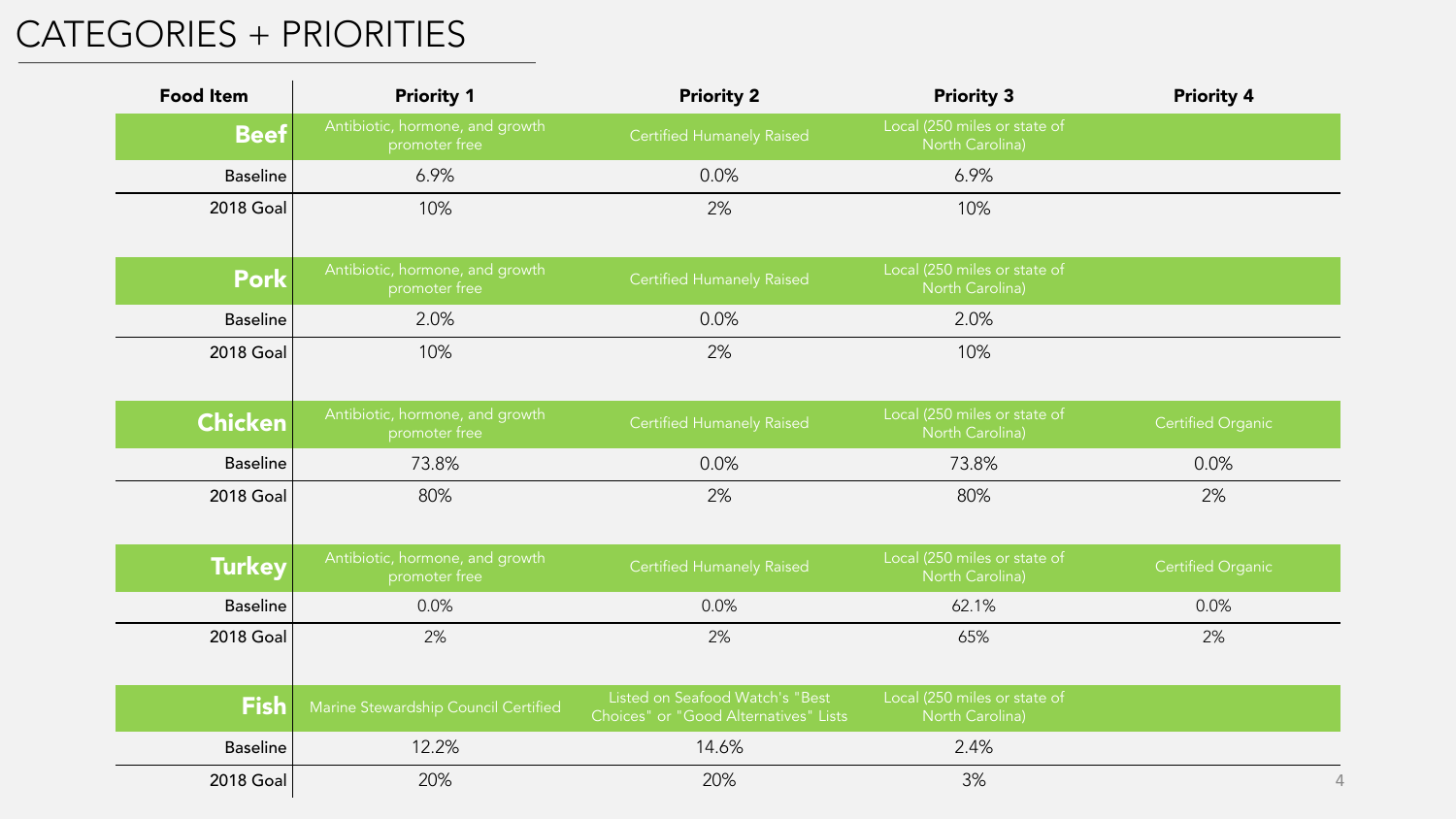### CATEGORIES + PRIORITIES

| <b>Food Item</b>        | <b>Priority 1</b>                                                 | <b>Priority 2</b>                                                                    | <b>Priority 3</b>                               | <b>Priority 4</b> |
|-------------------------|-------------------------------------------------------------------|--------------------------------------------------------------------------------------|-------------------------------------------------|-------------------|
| <b>Eggs</b>             | <b>Certified Humanely Raised</b>                                  | Local (250 miles or state of North<br>Carolina)                                      |                                                 |                   |
| <b>Baseline</b>         | 0%                                                                | 10.4%                                                                                |                                                 |                   |
| 2018 Goal               | 5%                                                                | 15%                                                                                  |                                                 |                   |
| <b>Milk</b>             | From cows not treated with synthetic<br>growth hormones like rBGH | Certified Humanely Raised                                                            | Local (250 miles or state of<br>North Carolina) | Certified Organic |
| <b>Baseline</b>         | 100%                                                              | 0.0%                                                                                 | 97.0%                                           | 0.0%              |
| <b>2018 Goal</b>        | 100%                                                              | 5%                                                                                   | 98%                                             | 2%                |
|                         |                                                                   |                                                                                      |                                                 |                   |
| <b>Produce</b>          | Local (Campus Farm, 250 miles, or state of<br>North Carolina)     | Organic Practice, Certified Organic, or<br>meets stringent criteria of market leader |                                                 |                   |
| <b>Baseline</b>         | 3.2%                                                              | 2.1%                                                                                 |                                                 |                   |
| <b>2018 Goal</b>        | 5%                                                                | 5%                                                                                   |                                                 |                   |
|                         |                                                                   |                                                                                      |                                                 |                   |
| <b>Tea &amp; Coffee</b> | Locally Roasted (250 miles or state of<br>North Carolina)         | Fair Trade/Direct Relationship                                                       | <b>Certified Organic</b>                        |                   |
| <b>Baseline</b>         | 100%                                                              | 29%                                                                                  | 100%                                            |                   |
| <b>2018 Goal</b>        | 100%                                                              | 100%                                                                                 | 100%                                            |                   |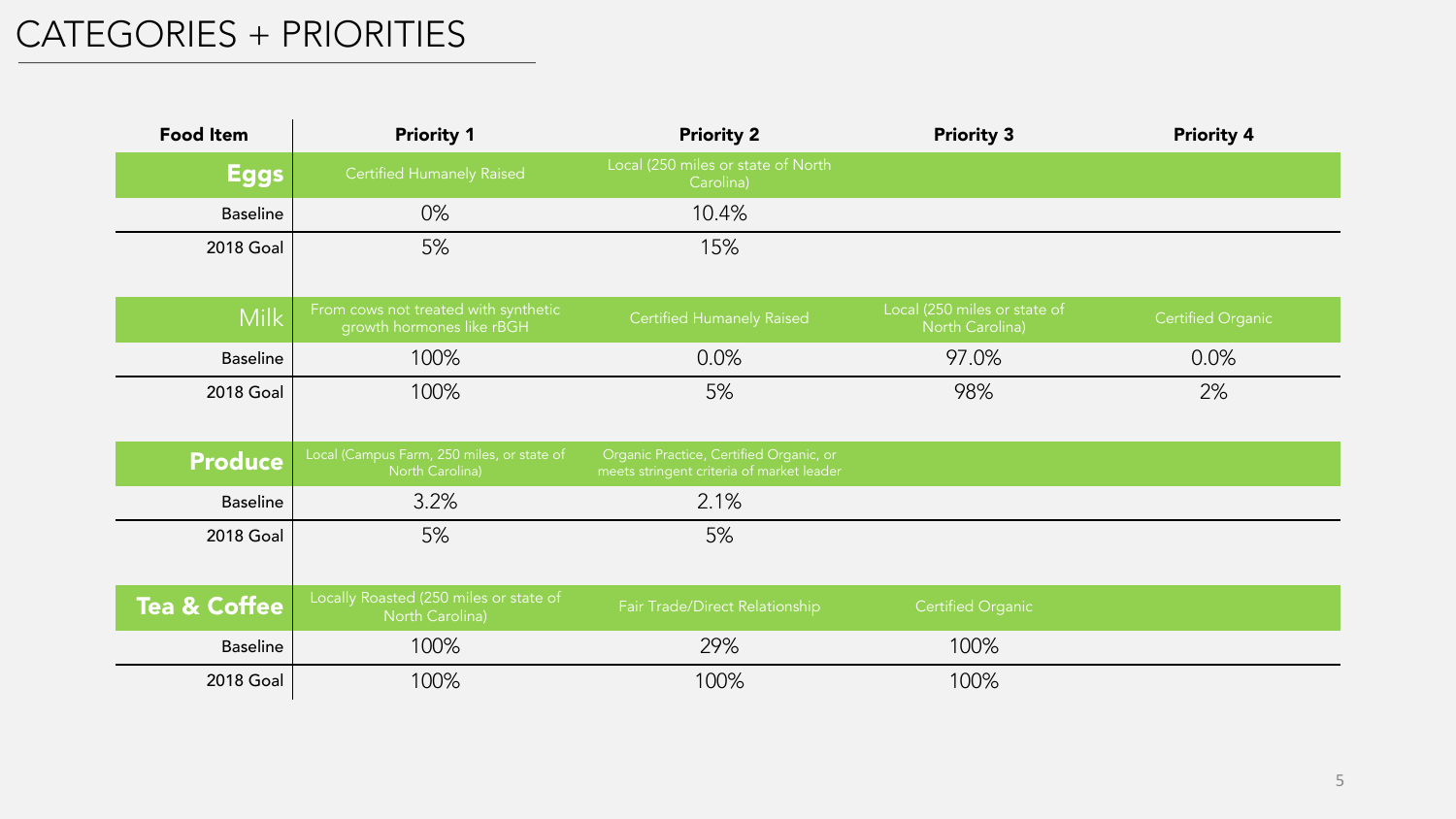# NEXT STEPS

#### Opportunities Moving Forward

#### *Focus on Beef and Pork Suppliers*

Duke Dining currently has 2 beef suppliers and 2 pork suppliers that meet our "Never Ever" and local sustainability standards. Moving forward, identifying competitive suppliers that meet additional standards—specifically humanely raised—and offer a wider catalogue of products will be a valuable step forward.

#### *Focus on Humanely Raised Animal Proteins*

Currently, Duke Dining does not purchase any animal proteins that have been certified as humanely raised, specifically Certified Humane, Animal Welfare Approved, or Global Animal Partnership. In FY 2018, Duke Dining has an important opportunity to develop partnerships with businesses that have achieved these certifications.

*Strengthen Partnerships with Local Produce Farmers through Farmer Foodshare* Duke Dining partnered with Farmer Foodshare in Summer 2017, and with this new partnership, we have an opportunity to develop more connections with local farms through their vast network of growers. These connections will allow Duke Dining to increase its purchase of local and organic produce.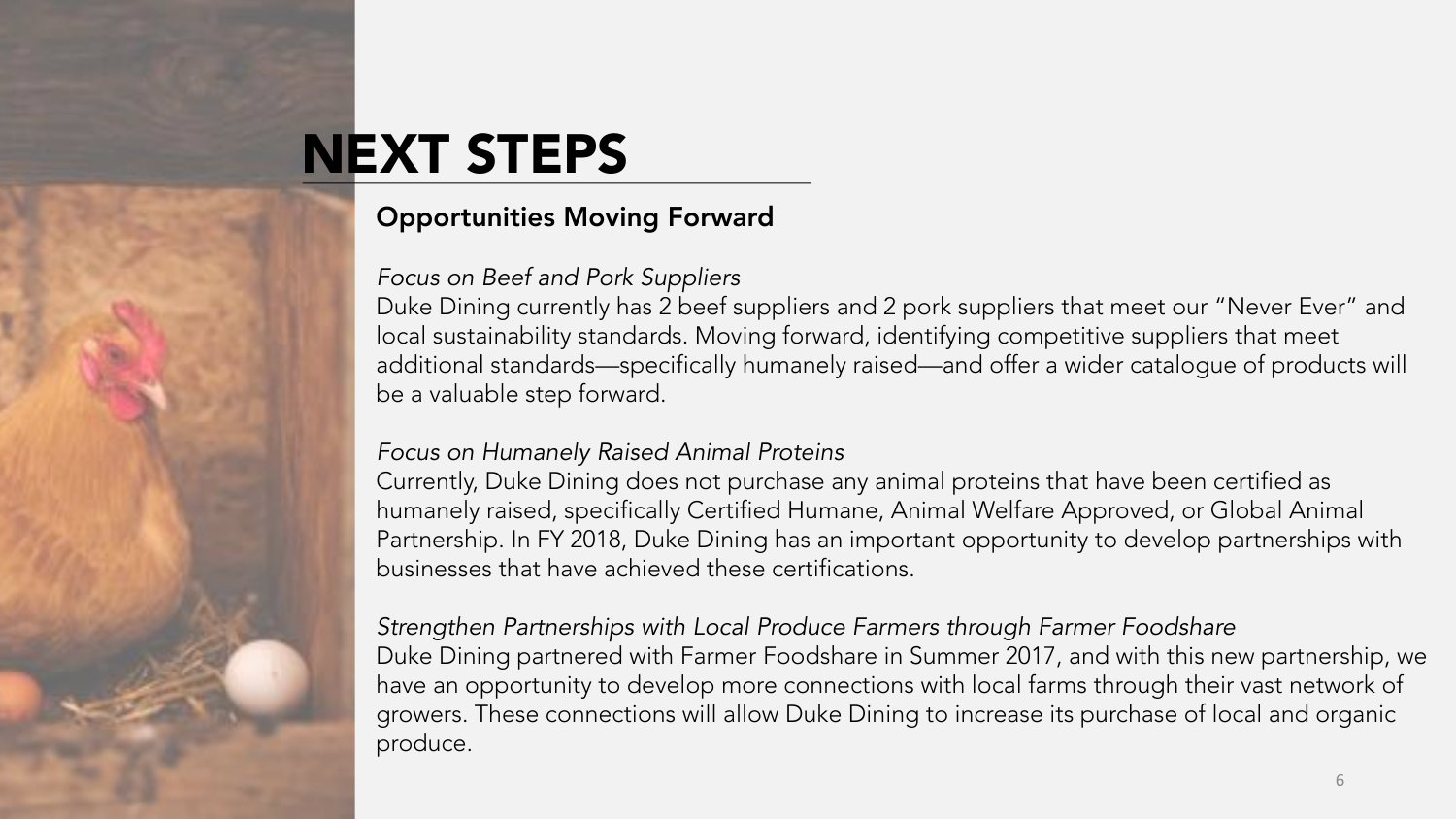# NEXT STEPS

#### Learning Goals

At all scales—local, regional, national, and global—food systems are deeply complicated supply chains. In our effort to improve the sustainability of these systems, Duke Dining will set specific goals for understanding some of the many different issues that affect them. Additionally, we will intentionally educate the Duke Community on these issues, including both the individual's role and the University's role in addressing them.

Examples of food and sustainability issues include:

- Animal welfare standards, certifications, and how they're applied
- Agricultural issues specific to North Carolina and the southeast—and how Duke Dining can help address them
- The relationship between food and climate change
- Seafood and sustainability